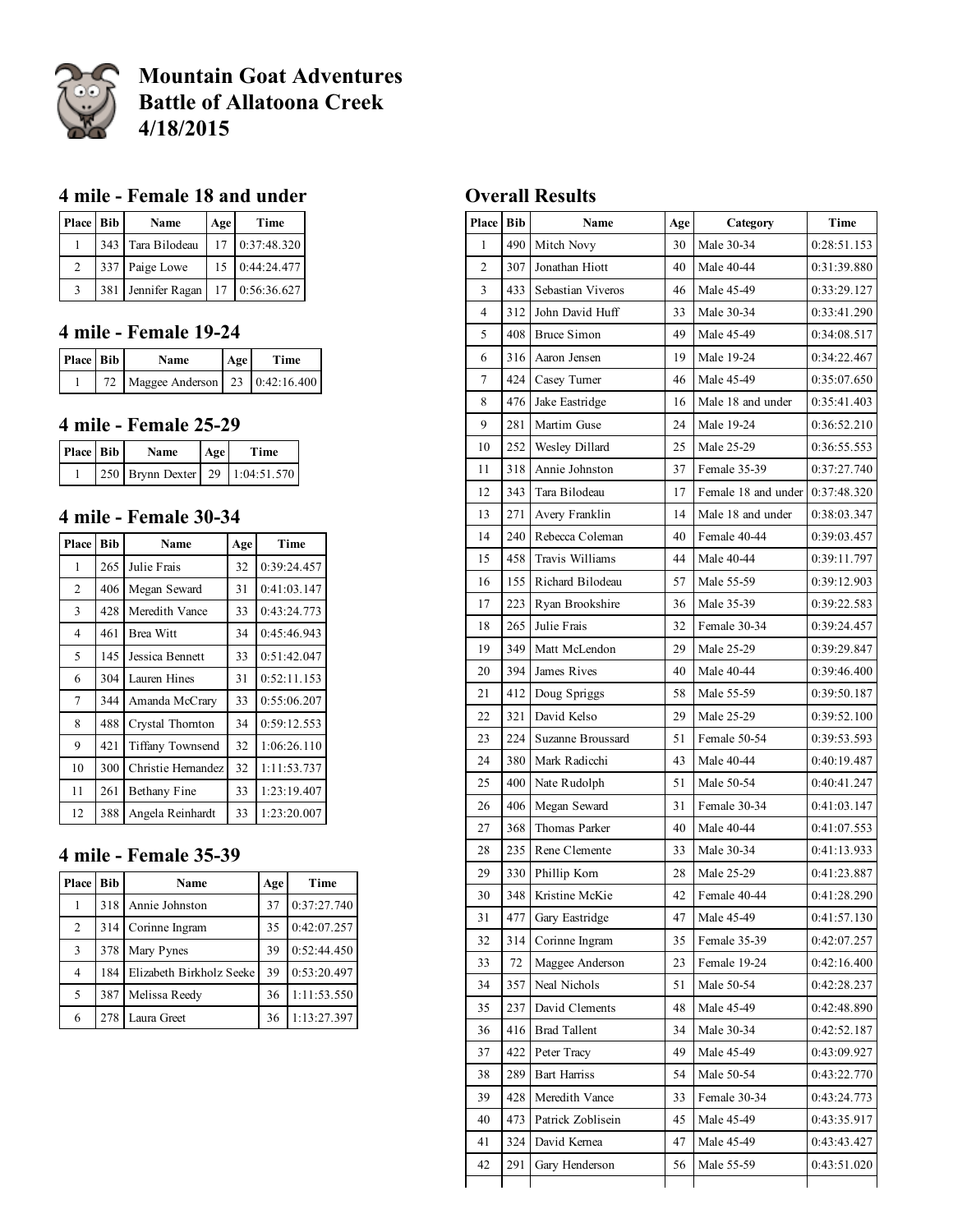### 4 mile - Female 40-44

| Place          | <b>Bib</b> | Name            | Age | Time        |
|----------------|------------|-----------------|-----|-------------|
|                | 240        | Rebecca Coleman | 40  | 0:39:03.457 |
| 2              | 348        | Kristine McKie  | 42  | 0:41:28.290 |
| 3              | 358        | Marisol Odom    | 44  | 0:45:51.400 |
| $\overline{4}$ | 482        | Renee Lowe      | 40  | 0:46:53.947 |
| 5              | 122        | Jami Bassett    | 44  | 0:47:51.313 |
| 6              | 359        | Traci Offenberg | 40  | 0:51:27.763 |
| 7              | 262        | Tammy Fondas    | 41  | 0:51:46.423 |
| 8              | 287        | Carren Hannon   | 41  | 1:02:44.497 |
| 9              | 272        | Donna Franklin  | 40  | 1:15:00.477 |

### 4 mile - Female 45-49

| Place          | Bib | <b>Name</b>    | Age | Time        |
|----------------|-----|----------------|-----|-------------|
|                | 384 | Angie Reed     | 47  | 0:44:05.050 |
| $\overline{c}$ | 152 | Nadia Bertin   | 45  | 0:44:42.380 |
| 3              | 335 | Tina Lowe      | 46  | 0:44:59.840 |
| $\overline{4}$ | 350 | Laura McNeil   | 48  | 0:45:29.870 |
| 5              | 331 | Connie Leavitt | 48  | 0:45:53.110 |
| 6              | 452 | Donna Werner   | 46  | 0:46:17.333 |
| $\tau$         | 251 | Amy Dickson    | 47  | 0:49:39.113 |
| 8              | 469 | Deborah Zigler | 48  | 1:04:51.727 |
| 9              | 282 | Marcia Guse    | 47  | 1:39:18.870 |

### 4 mile - Female 50-54

| Place Bib | Name                                 | Age | Time        |
|-----------|--------------------------------------|-----|-------------|
|           | 224 Suzanne Broussard 51 0:39:53.593 |     |             |
|           | 460 Kim Willis                       |     | 1:23:41.313 |

## 4 mile - Female 55-59

| Place Bib | <b>Name</b>                        | Age | Time           |
|-----------|------------------------------------|-----|----------------|
|           | 248 Lu Ann DelVerme 57 0:52:36.613 |     |                |
|           | 153 Vicki Bertram                  |     | 55 1:07:09.587 |

## 4 mile - Female 60-64

| Place Bib | <b>Name</b>                     | Age | Time           |
|-----------|---------------------------------|-----|----------------|
|           | 341 Karen May                   |     | 61 1:03:21.037 |
|           | 280 Pamela Grubb 61 1:39:18.877 |     |                |

#### 4 mile - Female 65-69

| Place Bib | <b>Name</b>                          | Age | Time           |
|-----------|--------------------------------------|-----|----------------|
|           | 361 Pegi OHagan                      |     | 65 0:47:08.543 |
|           | 290 Carolyn Hasbrouck 65 1:05:53.850 |     |                |

| 43 |     | 384 Angie Reed           | 47 | Female 45-49        | 0:44:05.050 |
|----|-----|--------------------------|----|---------------------|-------------|
| 44 | 337 | Paige Lowe               | 15 | Female 18 and under | 0:44:24.477 |
| 45 | 152 | Nadia Bertin             | 45 | Female 45-49        | 0:44:42.380 |
| 46 | 216 | Chuck Breithaupt         | 51 | Male 50-54          | 0:44:42.673 |
| 47 | 335 | Tina Lowe                | 46 | Female 45-49        | 0:44:59.840 |
| 48 | 350 | Laura McNeil             | 48 | Female 45-49        | 0:45:29.870 |
| 49 | 461 | <b>Brea Witt</b>         | 34 | Female 30-34        | 0:45:46.943 |
| 50 | 358 | Marisol Odom             | 44 | Female 40-44        | 0:45:51.400 |
| 51 | 331 | Connie Leavitt           | 48 | Female 45-49        | 0:45:53.110 |
| 52 | 452 | Donna Werner             | 46 | Female 45-49        | 0:46:17.333 |
| 53 | 242 | Jason Cousineau          | 28 | Male 25-29          | 0:46:38.413 |
| 54 | 230 | Greg Carter              | 38 | Male 35-39          | 0:46:42.260 |
| 55 | 259 | Ethan Ertell             | 17 | Male 18 and under   | 0:46:44.157 |
| 56 | 426 | Jim Underwood            | 56 | Male 55-59          | 0:46:47.397 |
| 57 | 329 | Stephen Kirkpatrick      | 32 | Male 30-34          | 0:46:48.333 |
| 58 | 260 | Seth Ertell              | 50 | Male 50-54          | 0:46:49.247 |
| 59 | 482 | Renee Lowe               | 40 | Female 40-44        | 0:46:53.947 |
| 60 | 361 | Pegi OHagan              | 65 | Female 65-69        | 0:47:08.543 |
| 61 | 238 | Troy Cochran             | 51 | Male 50-54          | 0:47:19.777 |
| 62 | 456 | John Whitehurst          | 45 | Male 45-49          | 0:47:34.577 |
| 63 | 122 | Jami Bassett             | 44 | Female 40-44        | 0:47:51.313 |
| 64 | 485 | Scott Davis              | 44 | Male 40-44          | 0:48:01.317 |
| 65 | 404 | Dale Seeley              | 47 | Male 45-49          | 0:48:48.143 |
| 66 | 118 | Michael Barnett          | 57 | Male 55-59          | 0:49:19.467 |
| 67 | 251 | Amy Dickson              | 47 | Female 45-49        | 0:49:39.113 |
| 68 | 336 | Ian Lowe                 | 11 | Male 18 and under   | 0:49:57.893 |
| 69 | 489 | Kevin Sullivan           |    | Male 35-39          | 0:50:08.880 |
| 70 | 345 | Matthew McCrary          | 37 | Male 35-39          | 0:50:29.113 |
| 71 | 423 | Patrick Tucker           | 39 | Male 35-39          | 0:50:54.480 |
| 72 | 279 | Matthew Greet            | 7  | Male 18 and under   | 0:51:27.467 |
| 73 | 359 | Traci Offenberg          | 40 | Female 40-44        | 0:51:27.763 |
| 74 | 145 | Jessica Bennett          | 33 | Female 30-34        | 0:51:42.047 |
| 75 | 369 | Reid Parker              | 45 | Male 45-49          | 0:51:42.207 |
| 76 | 262 | Tammy Fondas             | 41 | Female 40-44        | 0:51:46.423 |
| 77 | 304 | Lauren Hines             | 31 | Female 30-34        | 0:52:11.153 |
| 78 | 248 | Lu Ann DelVerme          | 57 | Female 55-59        | 0:52:36.613 |
| 79 | 378 | Mary Pynes               | 39 | Female 35-39        | 0:52:44.450 |
| 80 | 457 | John Widener             | 41 | Male 40-44          | 0:53:02.160 |
| 81 | 184 | Elizabeth Birkholz Seeke | 39 | Female 35-39        | 0:53:20.497 |
| 82 | 303 | Bill Highsmith           | 70 | Male 70+            | 0:54:03.620 |
| 83 | 236 | Ryan Clements            | 12 | Male 18 and under   | 0:54:53.037 |
| 84 | 392 | Randy Riggs              | 46 | Male 45-49          | 0:54:59.887 |
| 85 | 344 | Amanda McCrary           | 33 | Female 30-34        | 0:55:06.207 |
| 86 | 382 | Jeremy Ragan             | 26 | Male 25-29          | 0:55:41.827 |
| 87 | 381 | Jennifer Ragan           | 17 | Female 18 and under | 0:56:36.627 |
| 88 | 459 | Sean Williams            | 48 | Male 45-49          | 0:57:08.563 |
| 89 | 355 | Josh Nelson              | 31 | Male 30-34          | 0:57:50.417 |
| 90 | 420 | AJ Townsend              | 5  | Male 18 and under   | 0:57:50.487 |
| 91 | 413 | Kevin Startt             | 57 | Male 55-59          | 0:58:59.287 |
| 92 | 488 | Crystal Thornton         | 34 | Female 30-34        | 0:59:12.553 |
| 93 | 287 | Carren Hannon            | 41 | Female 40-44        | 1:02:44.497 |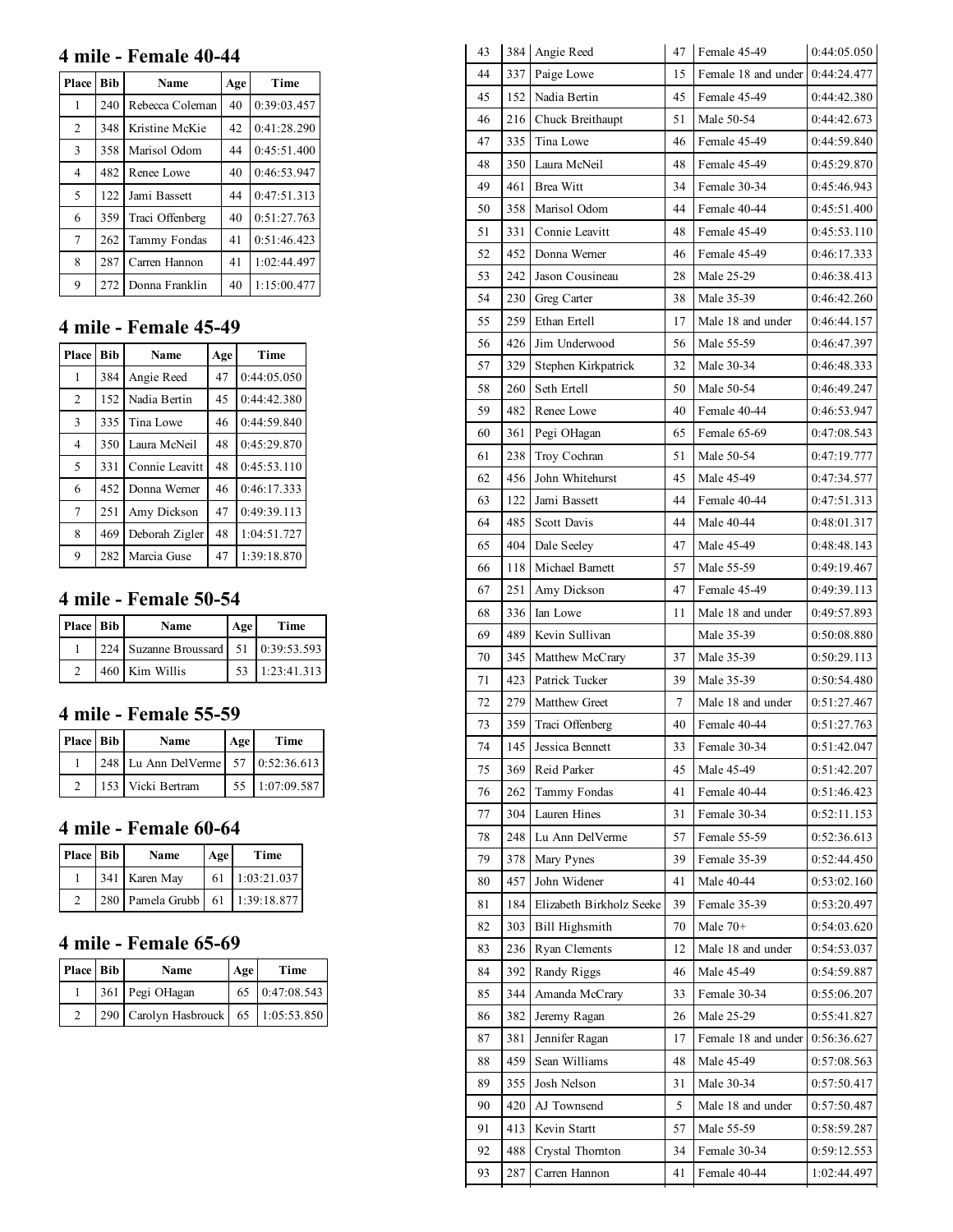### 4 mile - Male 18 and under

| Place Bib      |     | <b>Name</b>    | Age    | Time        |
|----------------|-----|----------------|--------|-------------|
|                | 476 | Jake Eastridge | 16     | 0:35:41.403 |
| $\overline{2}$ | 271 | Avery Franklin | 14     | 0:38:03.347 |
| 3              | 259 | Ethan Ertell   | 17     | 0:46:44.157 |
| 4              | 336 | Ian Lowe       | 11     | 0:49:57.893 |
| 5              | 279 | Matthew Greet  | $\tau$ | 0:51:27.467 |
| 6              | 236 | Ryan Clements  | 12     | 0:54:53.037 |
| 7              | 420 | AJ Townsend    | 5      | 0:57:50.487 |

## 4 mile - Male 19-24

| Place Bib | Name                            | Age | Time |
|-----------|---------------------------------|-----|------|
|           | 316 Aaron Jensen 19 0:34:22.467 |     |      |
|           | 281 Martim Guse 24 0:36:52.210  |     |      |

## 4 mile - Male 25-29

| Place Bib      |     | Name             | Age | Time        |
|----------------|-----|------------------|-----|-------------|
|                | 252 | Wesley Dillard   | 25  | 0:36:55.553 |
| 2              | 349 | Matt McLendon    | 29  | 0:39:29.847 |
| $\mathcal{R}$  | 321 | David Kelso      | 29  | 0:39:52.100 |
| $\overline{4}$ | 330 | Phillip Korn     | 28  | 0:41:23.887 |
| $\overline{5}$ | 242 | Jason Cousineau  | 28  | 0:46:38.413 |
| 6              | 382 | Jeremy Ragan     | 26  | 0:55:41.827 |
|                | 229 | Jeffrey Carswell | 27  | 1:07:15.280 |

### 4 mile - Male 30-34

| Place Bib |     | <b>Name</b>         | Age | Time        |
|-----------|-----|---------------------|-----|-------------|
|           | 490 | Mitch Novy          | 30  | 0:28:51.153 |
| 2         |     | 312 John David Huff | 33  | 0:33:41.290 |
| 3         | 235 | Rene Clemente       | 33  | 0:41:13.933 |
| 4         |     | 416 Brad Tallent    | 34  | 0:42:52.187 |
| 5         | 329 | Stephen Kirkpatrick | 32  | 0:46:48.333 |
| 6         |     | 355 Josh Nelson     | 31  | 0:57:50.417 |

### 4 mile - Male 35-39

| <b>Place</b>             | <b>Bib</b> | <b>Name</b>     | Age | Time        |
|--------------------------|------------|-----------------|-----|-------------|
|                          | 223        | Ryan Brookshire | 36  | 0:39:22.583 |
| $\overline{2}$           | 230        | Greg Carter     | 38  | 0:46:42.260 |
| 3                        | 489        | Kevin Sullivan  |     | 0:50:08.880 |
| 4                        | 345        | Matthew McCrary | 37  | 0:50:29.113 |
| $\overline{\phantom{0}}$ | 423        | Patrick Tucker  | 39  | 0:50:54.480 |
| 6                        | 386        | Shawn Reedy     | 37  | 1:08:06.397 |
| $7\phantom{.0}$          | 249        | Clayton Denton  | 35  | 1:11:53.467 |

| 94  | 341 | Karen May           | 61 | Female 60-64 | 1:03:21.037 |
|-----|-----|---------------------|----|--------------|-------------|
| 95  | 250 | <b>Brynn Dexter</b> | 29 | Female 25-29 | 1:04:51.570 |
| 96  | 469 | Deborah Zigler      |    | Female 45-49 | 1:04:51.727 |
| 97  | 334 | <b>Brett Lowe</b>   | 50 | Male 50-54   | 1:05:28.640 |
| 98  | 290 | Carolyn Hasbrouck   | 65 | Female 65-69 | 1:05:53.850 |
| 99  | 421 | Tiffany Townsend    | 32 | Female 30-34 | 1:06:26.110 |
| 100 | 153 | Vicki Bertram       | 55 | Female 55-59 | 1:07:09.587 |
| 101 | 229 | Jeffrey Carswell    | 27 | Male 25-29   | 1:07:15.280 |
| 102 | 320 | Casey Jones         | 84 | Male $70+$   | 1:07:50.113 |
| 103 | 386 | Shawn Reedy         | 37 | Male 35-39   | 1:08:06.397 |
| 104 | 249 | Clayton Denton      | 35 | Male 35-39   | 1:11:53.467 |
| 105 | 387 | Melissa Reedy       | 36 | Female 35-39 | 1:11:53.550 |
| 106 | 300 | Christie Hernandez  | 32 | Female 30-34 | 1:11:53.737 |
| 107 | 278 | Laura Greet         | 36 | Female 35-39 | 1:13:27.397 |
| 108 | 311 | Jay Honeycutt       | 48 | Male 45-49   | 1:14:53.977 |
| 109 | 272 | Donna Franklin      | 40 | Female 40-44 | 1:15:00.477 |
| 110 | 261 | Bethany Fine        | 33 | Female 30-34 | 1:23:19.407 |
| 111 | 388 | Angela Reinhardt    | 33 | Female 30-34 | 1:23:20.007 |
| 112 | 460 | Kim Willis          | 53 | Female 50-54 | 1:23:41.313 |
| 113 | 282 | Marcia Guse         | 47 | Female 45-49 | 1:39:18.870 |
| 114 | 280 | Pamela Grubb        | 61 | Female 60-64 | 1:39:18.877 |